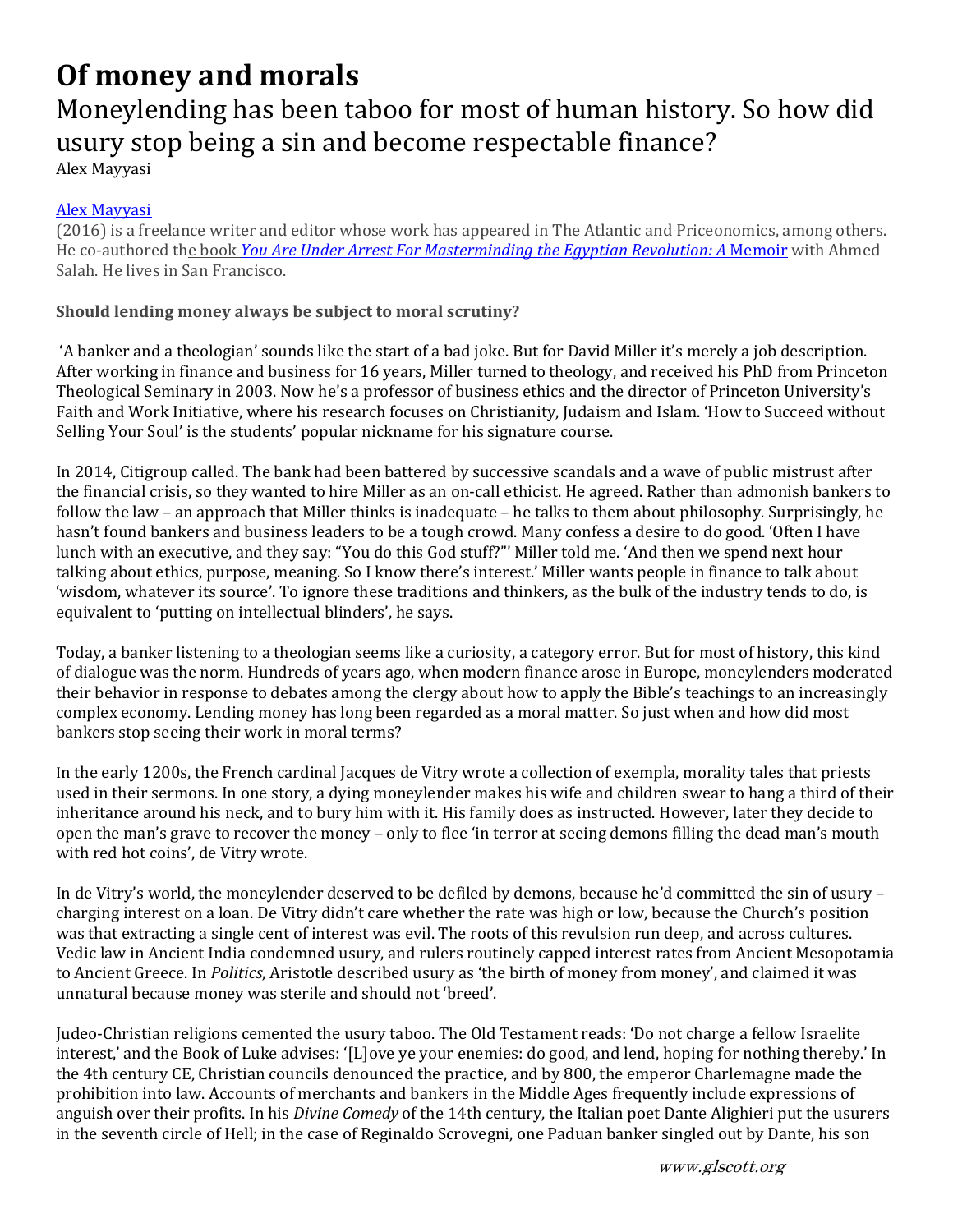ended up commissioning a chapel painted with frescoes by Giotto to expiate the family's sin. Over the ensuing centuries, the philanthropy and patronage of other Italian Renaissance families such as the Medici's was partly inspired by guilt about how they'd profited from charging interest.

The stigma against moneylending continued well into the 1500s. To understand it, think about your reaction to the idea of a bank making a loan to a business at a 5 per cent interest rate. No problem, right? Now compare that to how you'd feel if your mother lent you money on the same terms. In Biblical times, the typical loan was more like the second case – it wasn't an arms-length transaction, but a charitable loan from a wealthy man to a neighbor who'd experienced misfortune or had nowhere else to turn. Throughout early Medieval Europe, the local church or a wealthy family was often the only source of capital, especially outside the major commercial centers. Many peasants bought their land by getting mortgages from a monastery. In a world without credit markets and insurance, then, charging interest felt like extorting a friend or family member.

In *Debt: The First* 5,000 *Years* (2011), the anthropologist David Graeber argues that before the advent of money, economic life within a community was a web of mutual debts. People did not behave as self-interested individuals – at least not from the perspective of a single transaction; rather, they would share food, clothes and luxuries, and trust that their peers would repay the favour in return. When we consider these origins of debt and credit – as a system of mutual aid between people who trust each other – it's no surprise that so many cultures viewed charging interest as morally wrong.

Moreover, as the economists José Scheinkman and Edward Glaeser have noted, usury laws also acted as a kind of social insurance that reduced inequality. Since charging interest (especially extortionate interest) was condemned, poor people could get emergency loans quite cheaply, and the rich couldn't easily and passively turn their wealth into more wealth. At least that was the idea – in reality, people often turned to loan sharks, or to wealthy Jews who were quite literally demonized for moneylending.

Debt became essential to fighting wars, which both monarchs and the Pope needed to fund Some historians and economists *contend* that the usury taboo was more about performance than reality. They argue that the moneyed class mostly ignored the prohibition – not least because it called for unrealistic levels of charity from the gentry. Merchants and bankers had all sorts of tactics for disguising the interest payments; one trick was for the parties to agree to use an overpriced exchange rate for the purchase of goods in the future. Or lenders made loans that didn't pay interest, exactly, but instead promised a share of the profits from the borrower's business. (This was a loophole, but it also ensured bankers got paid only if their loans benefitted the borrowers.) 

Meanwhile, the Catholic Church played its own part in sowing the seeds of a change of attitude. In the 13th century, it introduced the concept of Purgatory – a place that had no basis in scripture but did offer some reassurance to anyone committing the sin of usury each day. 'Purgatory was just one of the complicitous winks that Christianity sent the usurer's way,' wrote the historian Jacques Le Goff in *Your Money or Your Life: Economy and Religion in the Middle Ages* (1990). 'The hope of escaping Hell, thanks to Purgatory, permitted the usurer to propel the economy and society of the 13th century ahead towards capitalism.'

Even while clergy such as Cardinal de Vitry preached fire and brimstone against usury, the Church was increasingly willing to borrow money itself. Debt became essential to fighting wars, which both monarchs and the Pope needed to fund. Europe's first real private bank had been founded in the 1100s by the Knights Templar, a Catholic military order that fought in the Crusades. The Knights protected pilgrims who travelled to the Holy Land, and this protection included safeguarding their funds by allowing pilgrims to deposit money in Europe and withdraw it in the Holy Land. Over time, the Templars offered a greater range of financial services; one of their loans relied on Crown Jewels as collateral. The Knights Templar disbanded in 1312, but other bankers extended the practice of lending until, by the 1500s, merchants were buying and selling business debts in fairs across Europe.

Eventually kings, politicians, and business people embraced usury wholesale, and the Church looked the other way. In 1462, Franciscan monks in Italy created the first non-profit pawnshops or *monti di pietà* ('banks of piety'), which went on to spread across Europe. The idea was to be like a Grameen Bank in Renaissance Italy - a lender of last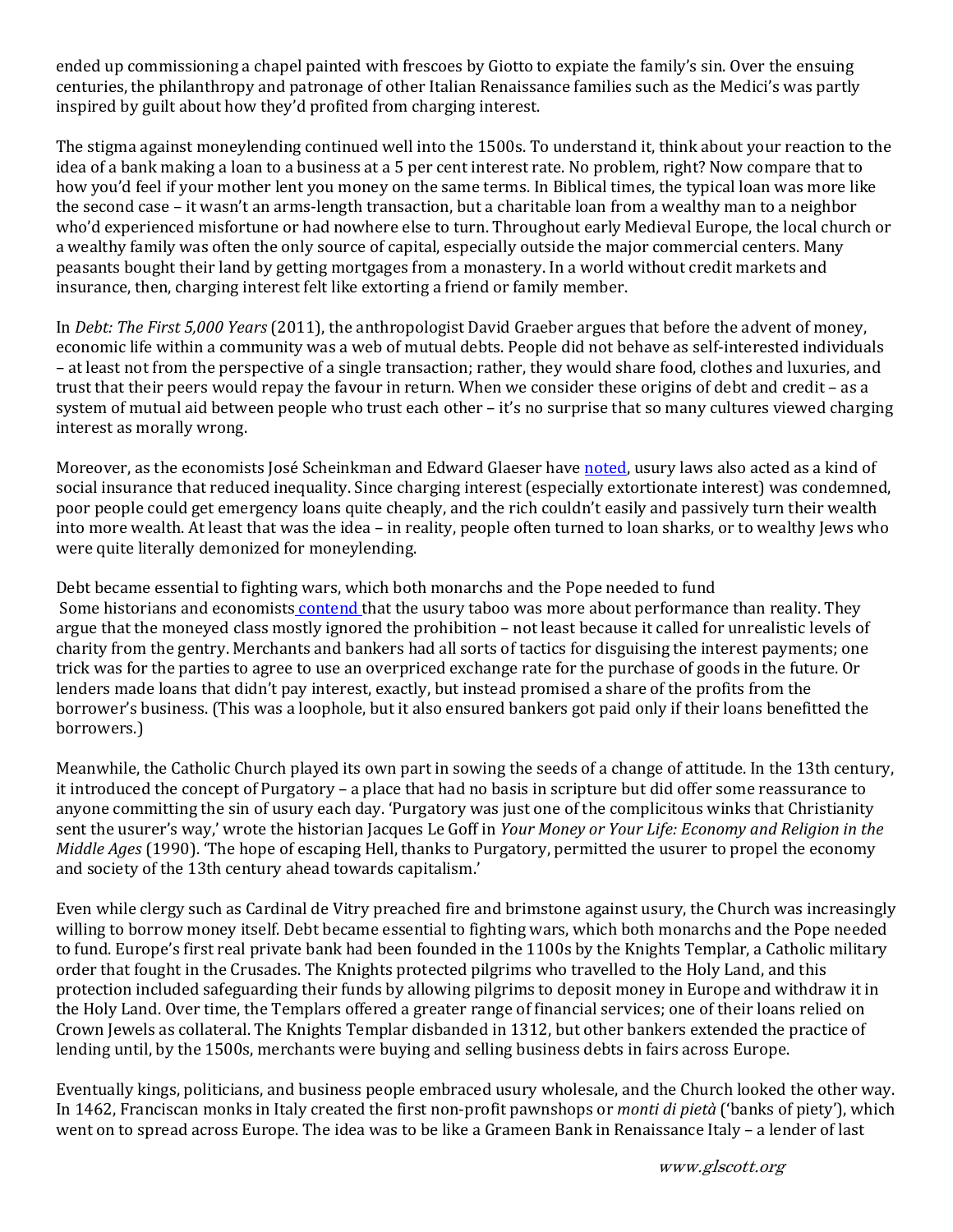resort, displacing loan sharks who extorted desperate borrowers. The Pope went on to approve ever more kinds of financial instruments, until lending with interest was effectively allowed.

Despite the many loopholes and exceptions, usury laws still had teeth. 'It would be a mistake to regard the Church's sweeping prohibition as a sort of Volstead Act respected only by partisans, casually enforced, and lightly regarded,' write the economic historians Sydney Homer and Richard Sylla in *A History of Interest Rates* (2005). So why did the prohibition on usury fade away?

One interpretation is that it was simply dogma – just like the belief that the Sun revolves around the Earth – that diminished in force as the Catholic Church splintered and lost political authority. Consider the Church like a business, whose core product was salvation, the economists Robert B Ekelund and Robert F Hébert have argued. When the Catholic Church held a monopoly in Europe, the clergy could 'sell' salvation at high prices – including strict prohibitions and purchased 'indulgences', which usurious sinners could buy in order to be absolved. But in the 1500s, during the Reformation, theologians such as Martin Luther denounced these practices. They advocated a more direct relationship with God that did not rely on priests as intermediaries, and founded new Christian movements such as Protestantism. The effect was that of a new company undercutting a monopoly. As Christian factions competed for believers, it led to a faith-based 'race to the bottom'. And to increase their appeal, sects made fewer demands on believers - which meant weakening their stance on usury.

Here's another view on why usury became less sinful: economic development eventually meant it wasn't worth the trade-off. In 16th-century Europe, the economy was shifting from one defined by local agriculture to centers of commerce such as Florence. Global expansion made loans and investments more profitable, even as gold arriving from South America caused inflation. In these circumstances, the opportunity cost of *not* lending money grew higher and higher, as Scheinkman and Glaeser have argued.

In addition, the spread of banking ultimately transformed credit from a personal transaction between neighbors to a competitive, impersonal market. In *The Idea of Usury* (1949), the sociologist Benjamin Nelson argued that this institutional shift led Europeans to view moneylending more favorably during the Reformation. Luther interpreted Bible passages about usury, especially those that condemned charging interest on the poor, as calls to act generously. Usurers commit a sin, Luther wrote, only when their actions violate the do-unto-others principle – that is, only if 'they do not want to be treated this way in return by others'. This reciprocity meant merchants and wealthy families were allowed to charge each other interest. Luther asked Christians to offer the needy charity rather than loans - but he still accepted interest rates under 5 per cent.

Surely we're well rid of this moralizing approach to finance? A world without interest payments would be one in which few people could access the funds they need to attend college, buy a house, or start a business. John Calvin, the French Reformation leader, thought it was immoral that his countrymen raised prices in order to take advantage of a flood of Protestant refugees who arrived in Geneva; but, just as surge pricing can recruit more Uber drivers on New Year's Eve, we know that high prices also work to send a signal so that goods can flow to where they are needed.

But this isn't the full story. The rise of debt wasn't the Church simply bowing to the inevitable. Members of the clergy played an active role in creating the mindset that allowed usury to become respectable.

Scholastics understood the power of supply and demand, and argued that the just price was the market price From the 1100s to the 1500s, clergymen known as the Scholastics debated whether lending was truly sinful. The Scholastics were the intellectuals of their day. They studied Roman law, Greek philosophy and Arab science at universities in Paris, Cologne, Vienna and others throughout Europe, and included luminaries such as Thomas Aquinas. They wrote and thought with the nit-picking particularity of lawyers. But despite the dry tone, the Scholastics could sound surprisingly like modern economists. Unlike previous generations of thinkers, who believed that prices should reflect the cost of production, many Scholastics understood the power of supply and demand, and argued that the just price was the market price. In one treatise, the prominent Italian Scholastic cardinal Thomas Cajetan analyzed the ethics of how bankers hid interest payments in inflated exchange rates. It was equivalent to a cardinal in 2006 writing knowledgeably about credit-default swaps.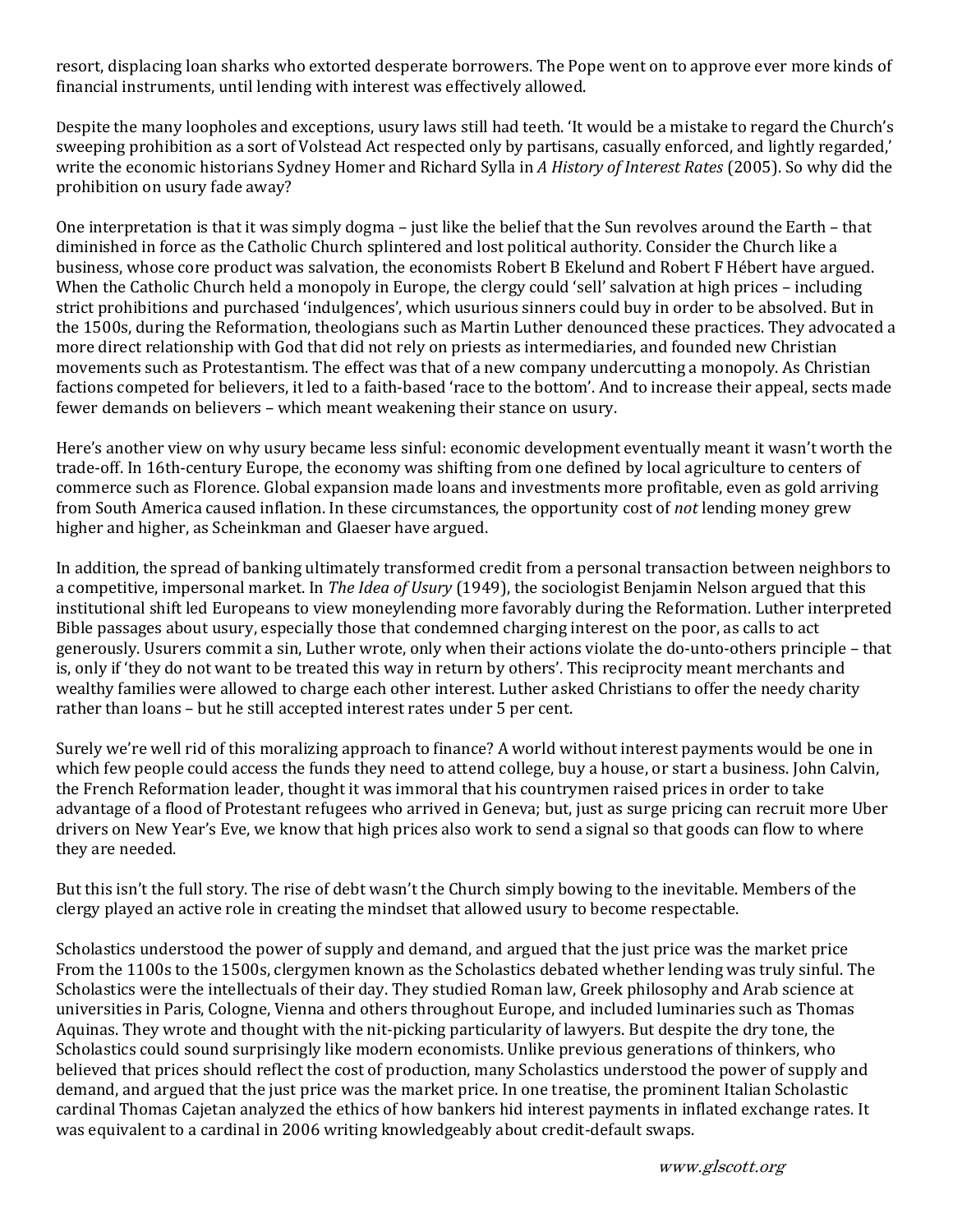The Scholastics also recognized the value of taking business risks. Many of them sanctioned commercial loans to be repaid with a portion of profits. As long as the return was not guaranteed, because the venture could fail or collateral was unavailable, lenders deserved to keep the interest, they said. Some clergymen also realized that people who lent money were unable to use it on other profitable ventures. This is a very modern justification for permitting interest: opportunity cost. The price of borrowing money reflects the missed opportunity to invest it profitably elsewhere.

The Scholastics took finance seriously, but they always viewed it as connected to the domains of justice and natural law. Aquinas was not interested in narrow questions of maximizing utility or channeling individual self-interest, as a modern economist might be; he and his peers wanted to know the just way to distribute wealth and how one could ensure economic exchanges were fair. In *Summa Theologica* (1265-74), for example, Aquinas argued that money's 'natural end' or purpose was exchange. Using money to make money, rather than to facilitate the exchange of goods and services, therefore violated natural law. It was akin to selling wine or wheat separately from the right to consume these products – that is, like selling the same thing twice. To take usury for the lending of money is in itself unjust, because it is a case of selling what is non-existent; and that is manifestly the setting up of an inequality contrary to justice,' wrote Aquinas.

The thinking of the Scholastics and other religious leaders was not all admirable. Some clergy refused to budge from the literal words of the Bible, and others appealed to anti-Semitism to denounce usury. But their conversation represented an informed and influential debate – at the highest levels of academia and religion – about the entanglement of ethics, debt, inflation, high finance and monopolies. Where is that sort of thing today?

The Scholastics never resolved their disputes. Instead, they were replaced by new authorities on ethics and finance. It wasn't until the rise of neoclassical economics in the 20th century that economics became the supposedly scientific study of self-interest and individual incentives – a domain in which economists do not pass judgment on actors in the market, any more than biologists would judge the 'morality' of bees, or engineers the 'ethics' of an aqueduct. 

Of course, people today do discuss the ethics of finance. We debate whether bankers deserve lucrative bonuses; we worry about the moral hazard of bank bailouts; we condemn bankers who sell financial instruments that they know will fail. But since so much of the language of economics is amoral, and built on the assumption that everyone acts in their narrow self-interest, demanding just outcomes from finance feels like expecting fair results from war. We've lost the instinct that finance and debt are moral affairs all the way down, which is something that the Scholastics understood.

The public criticizes bankers for their ethical failings, but the bankers too have been failed by our ethical authorities 

So what would the Scholastics make of modern finance? Would they admire how efficiently a family's savings can find productive uses? Or would they decry how developing countries pay more to borrow than rich ones? Would they marvel at our banks' international reach? Or would they condemn how poor people pay for banking services such as checking accounts that rich people get for free?

It shouldn't be so strange for a big bank to hire a theologian such as Miller; what should be strange is that *we* find it strange. It's our modern talk of unfettered free markets and shareholder value that's the anomaly. When Miller talks to bankers and executives, they often tell him that they feel as if what they learn in church or synagogue has no place at work. Even he was embarrassed about using the word 'calling' when he told his former co-workers that he was leaving for the seminary.

But neither secular nor religious authorities offer much guidance to bankers trying to link what they do to some kind of ethical tradition. In seminaries and divinity schools there's a total lack of attention to the economy and the marketplace, Miller says. 'Clergy may be quick to throw stones at the latest corporate excess on the front pages,' he